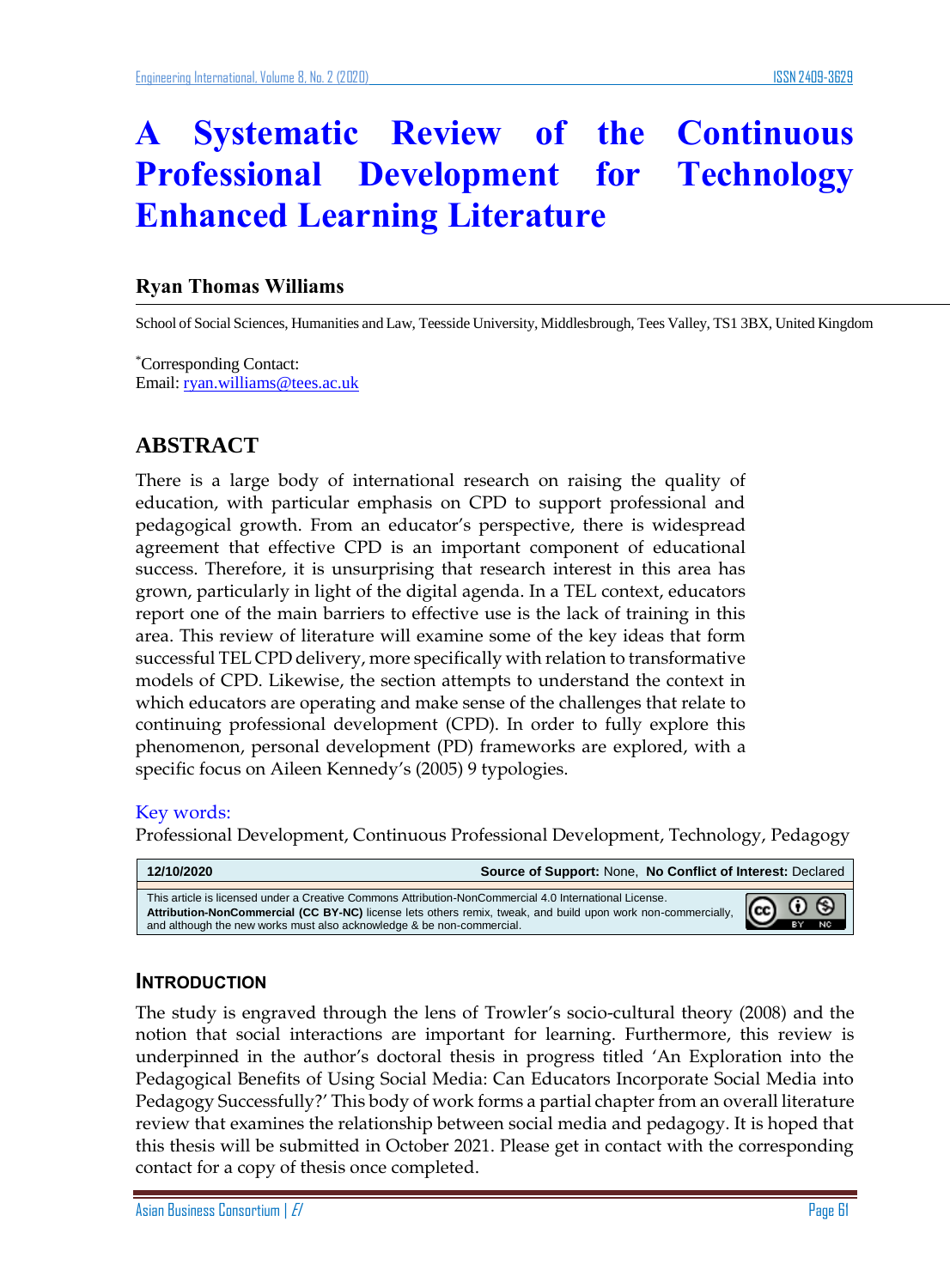# **REVIEW OF LITERATURE**

Both professional development (PD) and continuous professional development (CPD) are interchangeable terms that claim to 'meet the needs of teachers as learners in a changing society' (Dadds, 2014). There is a large body of international research on raising the quality of education, with particular emphasis on CPD to support professional and pedagogical growth (Darling-Hammond, 2006). From an educator's perspective, there is widespread agreement that effective CPD is an important component of educational success (Atencio et al., 2012; Darling-Hammond et al., 2009).

Therefore, it is unsurprising that research interest in this area has grown, particularly in light of the digital agenda. More specifically, there are those who argue for CPD to be embedded in teachers' daily practice (Desimone, 2011), and those who argue that effective CPD fits in with 'whatever works well' with that particular individual (Webster-Wright, 2009). In other words, there are no clear links between specific CPD and its impact on pupils learning, although some researchers have attempted to addresses the spectrum of CPD models (see Kennedy 2005; Kennedy, 2014).

The notion of learning being a continuum is interesting, especially given the fact that education in the U.K. has a specific start and end. Furthermore, it could be assumed that because teachers are continuing their career without CPD, that they stop learning new fundamental practitioner skills. Yet, the OECD (2005) argues that lifelong learning is 'a ubiquitous feature of life' rather than 'a special kind of activity that happens from time to time in special places'. Expanding on this perspective, teachers will continue to learn no matter what formal CPD they take part in (Claxton & Lucas, 2009).

There are a number of different ways CPD can be structured and organized. Despite this, there is little robust evidence to support what constitutes as effective CPD (Hill et al., 2013). Although, recently there has been a shift away from the narrow understandings of 'in service' teacher training. Tannehill et al. (2015) argue that there are a wide range of relevant CPD activities that can be done outside the classroom, such as attending workshops, annual conferences, staff development programs, reading professional journals and books, and pursuing advanced degrees (i.e., Masters in Education).

Much of the research has been conducted across early years, primary, secondary and further education, with a significant portion on the professional development in primary and secondary sectors (Baran and Correia, 2014; Brooks and Gibson, 2012; Kennedy, 2005; Ingleby, 2016). The current body of CPD literature shows support for social constructivists' approaches to teaching and learning (Armour, 2011; Chambers et al., 2012; Williams & Scott, 2019; Kennedy, 2005; Darling-Hammond et al., 2009; O'Sullivan, 2007). For example, Williams & Scott (2019) claim that 'professional learning communities' are capable of transforming teaching and learning for both the student and educator. Moreover, Trowler (2008) argues that exploring social interactions with 'tools' supports understanding how effective CPD can facilitate teaching and learning in the  $21<sup>st</sup>$  century.

In a TEL context, educators report one of the main barriers to effective use is the lack of training in this area (Cheon et al., 2012) Selwyn (2016) amongst others argues that digital training has a tendency to examine the actual technology, rather than how technology can benefit a teacher in the classroom (Mishra & Koehler, 2006). Thus, it is important that CPD opportunities examine how educators can utilize technology to support technology.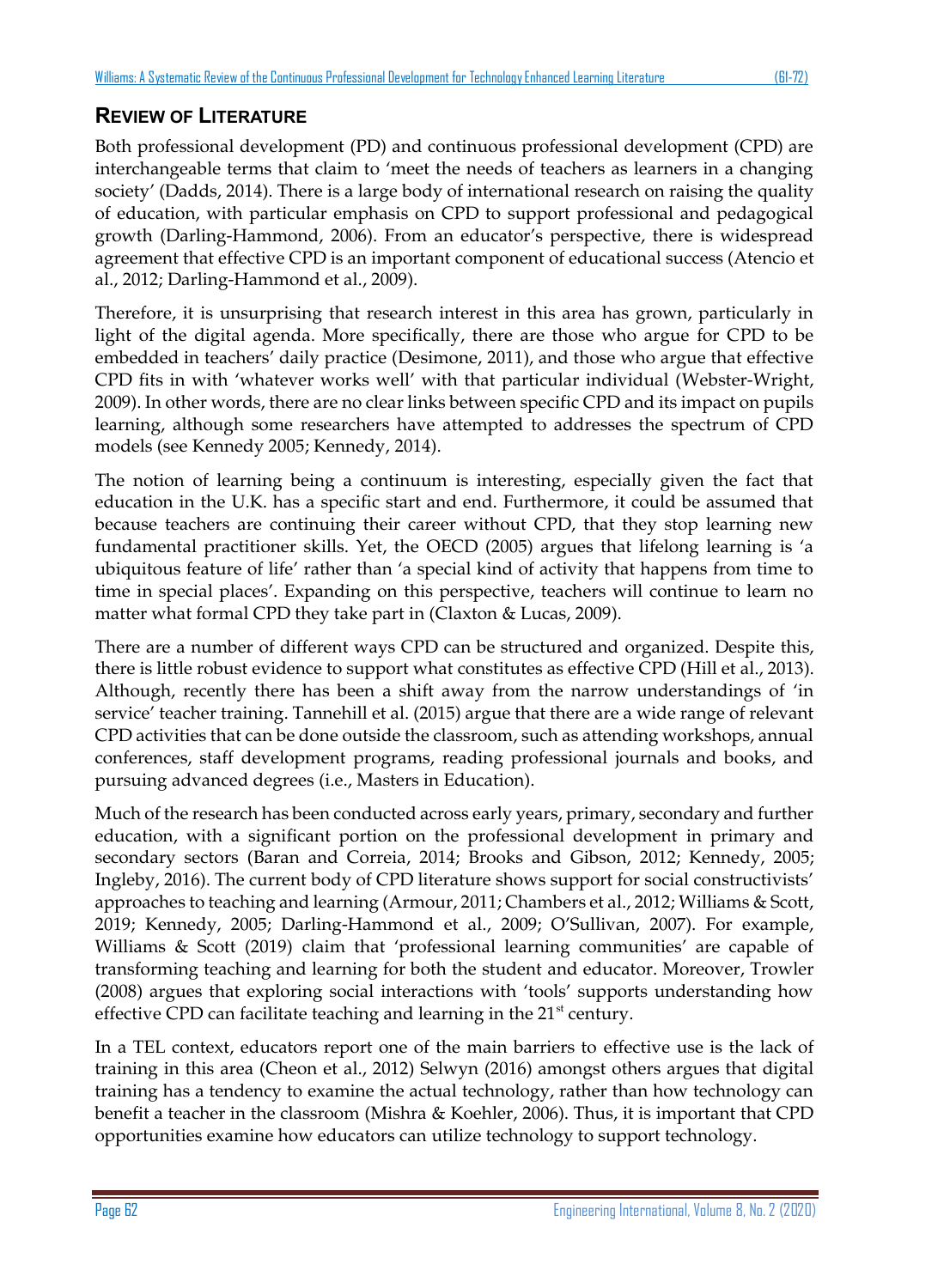### **AILEEN KENNEDY'S (2005) MODELS OF CPD**

Educators have become pressured to accept new forms of pedagogy (Margolis et al., 2017), alongside making changes to their teaching practice. There is an active debate in the literature around whether it should be the organization (school), or individual (teacher) who takes responsibility of CPD (Weller, 2009). When thought is put into CPD, it can appear complex and this can result in educators not partaking in CPD. Teachers report that CPD can be organized in several different ways, yet, identifying the most appropriate model of CPD is challenging (Stevenson et al., 2016).

While most CPD experiences are considered in the form of enhancing knowledge, some researchers have argued that although knowledge acquisition is important, it is the context in which it is required and subsequently used that actually helps the nature of that knowledge (Eraut, 1994). Eraut (1994, p.20) suggests three contexts in which knowledge is acquired: 1) the academic context, 2) the institutional context, and 3) practice itself. Yet, these contexts do not give consideration to informal discussions and reading, thus, Kennedy (2005) proposes nine categories in which CPD can be grouped. These categories identify the potential sites of knowledge acquisition and considers how they might be adopted and explored (Kennedy, 2005). The nine models of CPD are: training, award-bearing, deficit, cascade, standards-based, coaching/mentoring, community of practice, action research, and transformative; these models enable the author to critique participants' CPD in a TEL context. Kennedy's (2005) spectrum of CPD models and purpose of models are shown below in figure 1.



Figure 1: Kennedy's (2005) spectrum of CPD Models.

As teachers move from transmission through to transitional and to transformative CPD, there is increasing capacity for teacher autonomy (Kennedy, 2005).

The training model is a popular model of CPD (Little, 1994) that provides teachers with the opportunity to update their skills with training from an expert. The expert is the individual who delivers the training, whilst the teacher plays a passive role in the session. Most of this training takes place away from a teacher's school, either at another school within a local trust or at an educational conference. For example, teachers across an academy trust would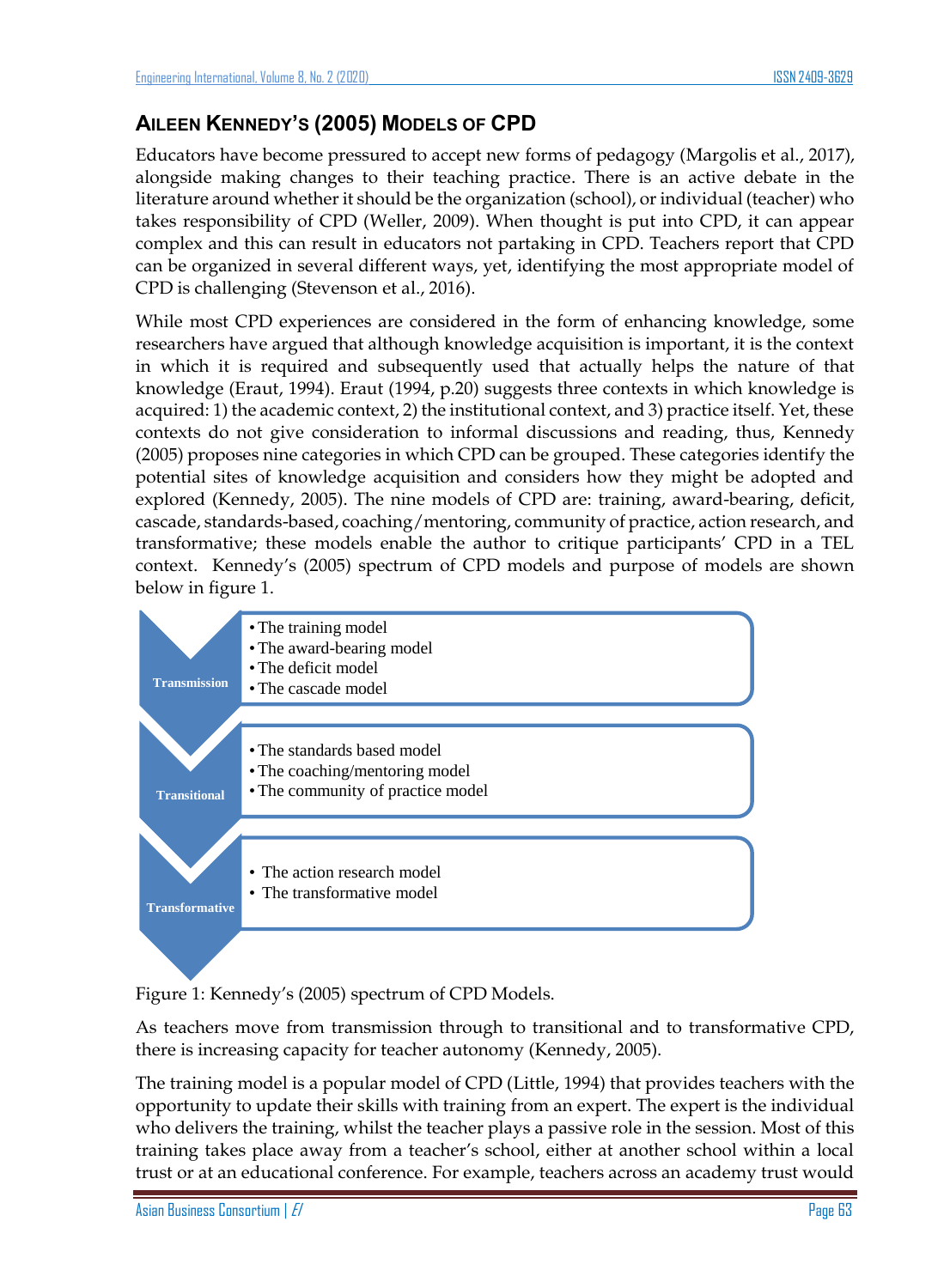come together to take part in basic iPad training by an IT expert. Day (1999) argues that this model of CPD often lacks a connection to the classroom context, thus can be deemed as a failure of these training events. However, this model does support a high degree of quality assurance, where training needs are narrowed and whereby standardization of training is met. At times, agreeing on a particular skill and agreeing a standard to be achieved often overshadows teachers' own development needs. However, in the U.K., there is a notion that standardization of training equates to improvements in teaching and learning (as in Ofsted). In this sense, the training model provides an effective way for stakeholders to control the digital agenda by limiting the teachers to passive roles. Despite these criticisms, the training model is thought of as an effective means of introducing new knowledge (Kennedy, 2014). A good example of this is relates to training for designated safeguarding officers at a school.

The award-bearing model of CPD emphasizes the completion of an award, usually validated by a university. Similarly to the training model, this can be viewed as a mark of quality assurance (Kennedy, 2005). An example of this would be teacher training in the U.K. and attaining Qualified Teacher Status (QTS). While it can be argued that gaining this qualification through the various routes into teaching provides a necessary amount of standardized experiences for those working towards becoming a teacher, researchers have suggested the support on these courses are often perceived as academic, rather than practical (Solomon & Tresman, 1999). Thus, there is pressure for award-bearing courses to focus on classroom practice. Additionally, there is extensive scrutiny over what the term 'qualified teacher status' actually means (Henderson, 2002; Kennedy, 2005). It is thought that as digital technologies enter the classroom, the term would evolve and that pedagogical uses of these technologies should be integrated into the professional courses. However, generally professional qualifications, such as QTS and a Postgraduate Certificate in Education (PGCE) are perceived as equating to effective teaching and learning practices (Kennedy, 2005).

The deficit model is PD that has been designed specifically to address an aspect of a teacher's performance, such as their ability using technology. In the  $21<sup>st</sup>$  century, this is a common deficit in practice due to the uncertainty over its purpose in the classroom (Kennedy, 2014). In other words, expectations for competent practice in TEL is not always clear. The deficit model relies on performance management to evaluate an individual's performance and identify their weaknesses. Rhodes & Beneicke (2002) argue that performance management can raise the standards of teaching to a 'greater efficiency, effectiveness and accountability'. Although, primarily used to address an individual weakness, there are times when poor teaching can be attributed to organizational and management practices. It would be unfair to criticize a teacher's differentiation on iPads when key software/apps have not been purchased/successfully implemented across the school.

The cascade model involves teachers attending training and then disseminating the information to their colleagues (Kennedy, 2005). This is a popular method of training in situations where resources are limited. For example, in a primary setting, the ICT subject specialist would attend a subject specific training day then deliver a presentation on new tablet strategies to other members of staff. Day (1999) argues that this model does not give 'consideration to the principles of participation, collaboration and ownership which had characterized their own learning' (see Trowler, 2008). Other educationalists have discussed the drawbacks to the cascade model, in particular the cascading process which is generally knowledge focused rather than values focused (Solomon & Tresman, 1999; Day, 1999); this is often referred to as a techniques view of teaching (Eraut, 1994 as cited in Kennedy, 2005).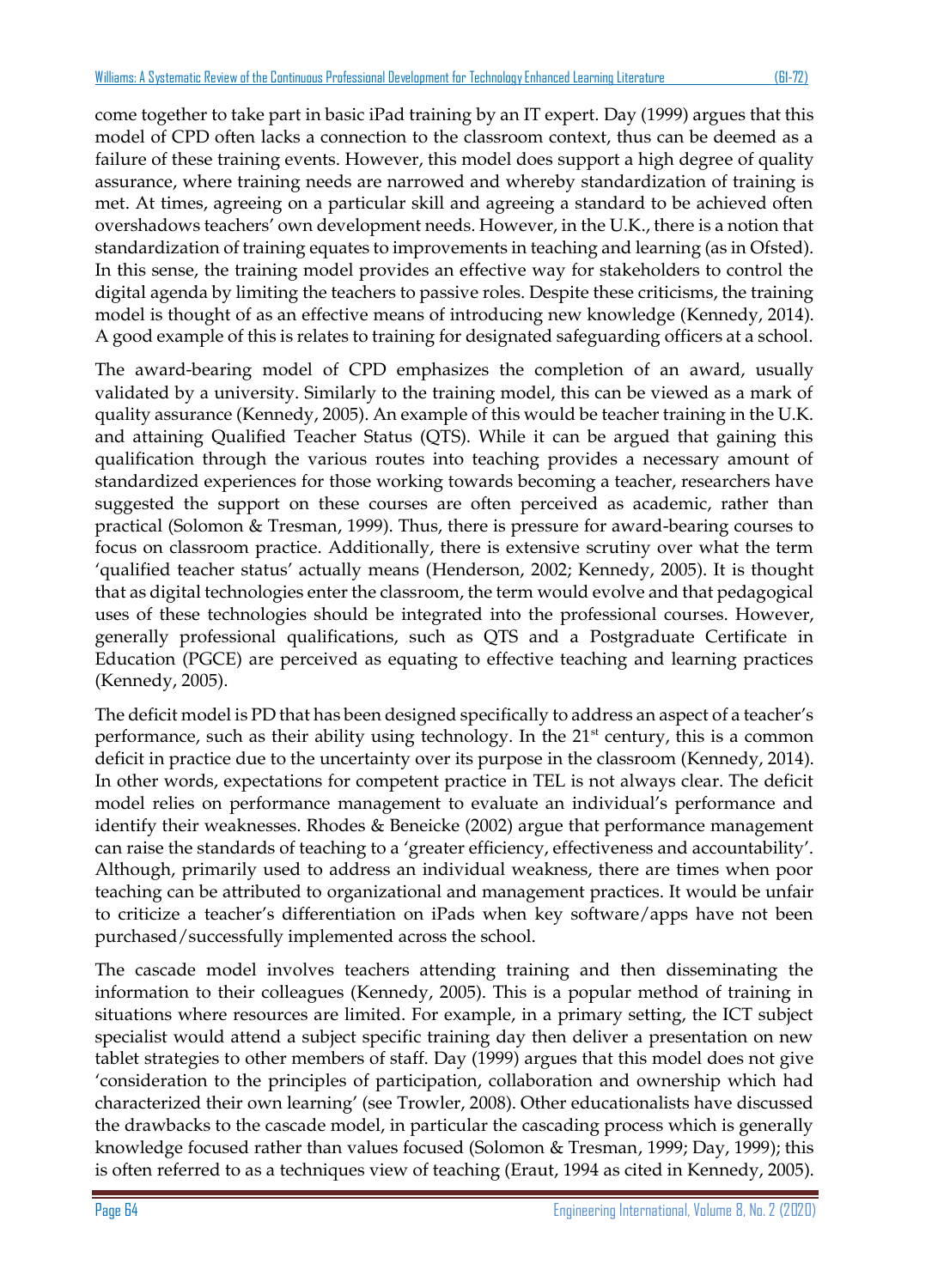Rather than viewing teaching as complex notion, the standards-based model represents a desire to 'create a system of teaching that can validate connections between teacher effectiveness and student learning' (Beyer, 2002, p.243). For example, a teacher must be able to provide evidence that they are capable of planning a lesson and teaching a lesson individually (TS 4). Meeting a 'standard' focuses on the competence of individual teachers at the expense of collaborative learning. In this case, it may be beneficial for departments to plan and share resources together. Smyth (1991) argues that inspection and accountability of such standards indicate a lack of respect for teachers' own capacity to be reflective and critical. Beyer (2002) claims that teacher education must be infused with social purposes, future possibilities, economic realities and moral directions, rather than a standards-based model. Despite the literature often being critical of this model, standards-based CPD does result in participation that allows teachers to engage with it (Kirk et al., 2003). Furthermore, standards-based CPD does provide a common language, making it easier for teachers to engage in professional practice dialogue (Kennedy, 2005).

Coaching and mentoring heavily involves elements of counselling and professional friendship (Rhodes & Beneicke, 2002), hence the coaching/mentoring model emphasizes the importance of the one to one relationship between two teachers (Kennedy, 2005). This model suggests that coaching and mentoring is where one teacher is a 'novice' in a particular skill area, and the other is an 'expert'. The premise of this model is that CPD can take place in the school context and is enhanced by social dialogue. For example, a trainee teacher would have support from a mentor, who would coach and assess them against the teaching standards. A criticism of this model is that it is hierarchical, and those being mentored may not be able to discuss their beliefs and cultural in relation to teaching. Rogers-Dillon (2005) argues that peer coaching, where colleagues work together to reflect, refine and build new skills is more supportive. Using the previous example, it would be a group of trainee teachers who would reflect together, and coach each other.

However, assessing an individual follows a hierarchical philosophy and this presents problems for Rogers-Dillon (2005) proposal. In other words, for this model to be successful, individuals must be able to communicate well to convey messages about social and cultural norms of teaching.

Although, the coaching/mentoring model and the community of practice model share similarities in the form of being supportive, the main difference is that the latter involves more than two participants (Kennedy, 2005). The other major difference is that it does not follow a hierarchical model. Wenger (1998) argues that all participants are members of one community that includes mutual engagement, developing repertoires, and understanding enterprise. Thus, central to the community of practice model is that learning within a community is a result of interactions within the community and not planned training/courses (Kennedy, 2005). For example, students connect with each other using platforms such as WhatsApp and Facebook groups, and this form of interaction can deliver unplanned provision and consolidate learning. Boreham (2000) suggests learning through communities can be an increasingly powerful site for the creation of new knowledge than existing models.

The action research model is based on participants acting as researchers with a view of improving a situation (Day, 1999). Researchers argue that it has greater impact on practice when the context is relevant (Weiner, 2002; Kennedy, 2005; Williams, 2018). For example, a teacher is able to ask further critical questions of their own practice, in other words, their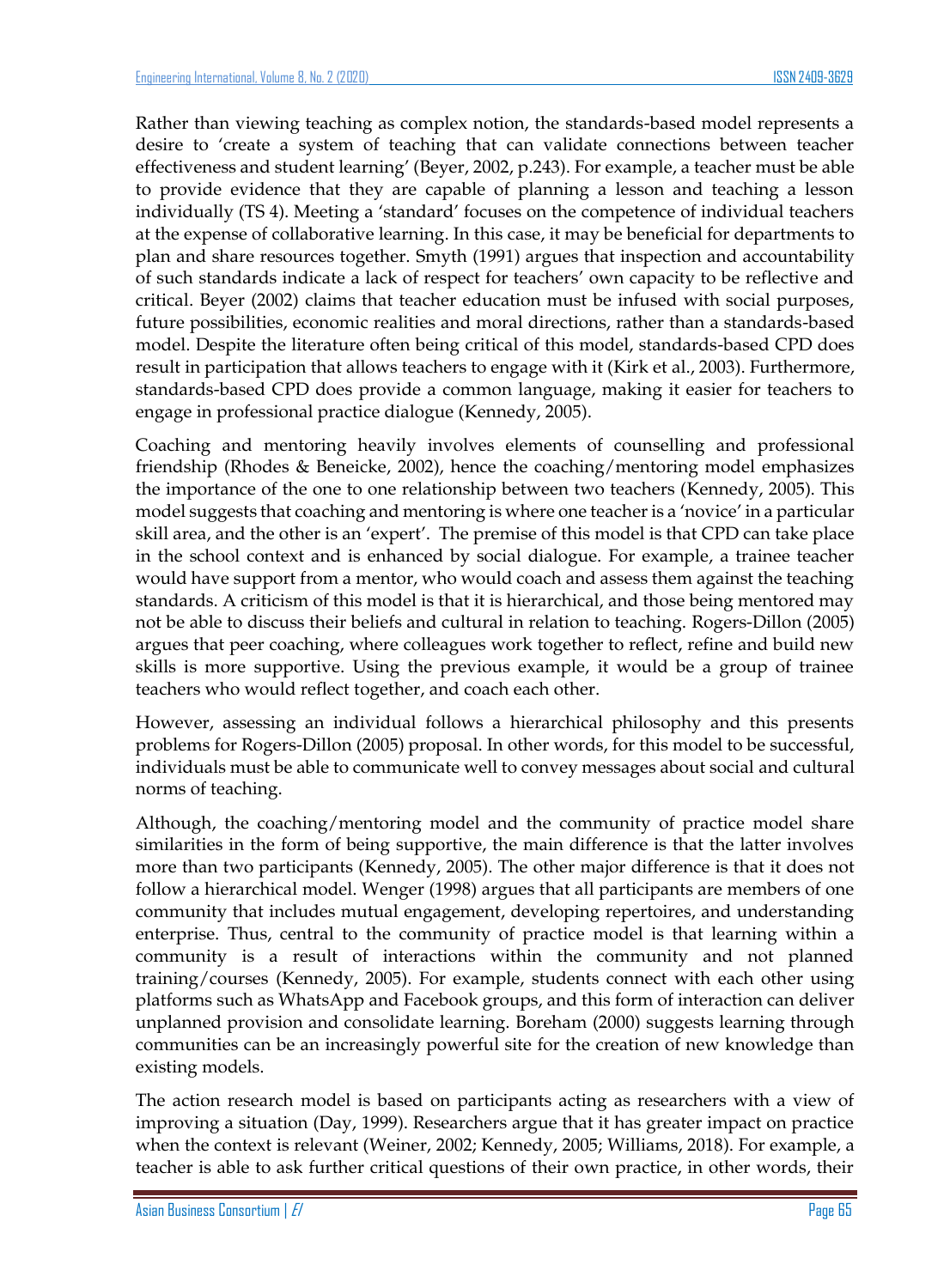use of TEL in the classroom, if they are involved in collecting the data to propose new iPads for their school. Williams (2018) suggest that the action research model encourages teachers to view research as a process, rather than a product of another researcher. Moreover, this model shifts the balance of power towards teachers by successfully completing research activities. However, Sachs (2003) argues that the extend teachers can effectively critique themselves is determined by the parameters around their practice. Despite this, the action research model has 'significant capacity for professional autonomy' (Kennedy, 2005, p.246).

Finally, the transformative model involves a number of practices and conditions that have already been mentioned, and that support a transformative agenda (Kennedy, 2005; Kennedy, 2014). In other words, this model is not clearly defined by a model like the others, but more of a notion that CPD is a means of supporting educational change (Kennedy, 2005), thus, is effective integration of the previous eight models. Williams (2018) argues that the transformative model provides a sense of awareness of issues of power, more specifically at the agenda being pushed through CPD. However, there are tensions with the realization of conflicting agendas and philosophies.

It can be argued that some of the terminology used in Kennedy (2005) is outdated, for example the communities of practice model is commonly referred to as 'learning communities', and this reflects an emphasis on learning rather than practice. Although, the extent of the categories' purpose is still appropriate (Kennedy, 2014). The models have been designed to help analyze patterns and trends in CPD, rather than a particular model being the sole purpose of CPD (Kennedy, 2014).

# **CPD IN TEL**

There is a wide consensus that technology can improve the teaching and learning in schools and other educational institutes (Selwyn, 2016; Gao et al., 2017; Fox, 2013; Campbell, 2015; Landson et al., 2015; Junco et al., 2012), and in the U.K., this has led to commitment in supporting technology being used in the classroom (Conservative Party Manifesto, 2017). However, there are questions that challenge if teachers are prepared to effectively use technology in their classroom (Polly & Brantley-Dias, 2009). Even more so, there is no reference to the word 'technology' in the Teachers' standards.

Prensky's (2001) theory around 'digital natives' has subsequently been developed into discussions around the importance of exposure to technology. However, teachers' technological skills do not always translate into the effective use at a pedagogical level in primary and secondary settings (Wang, 2002). Yet, much of the CPD around technology tends to focus of improving technological skills, thus is disconnected from 'methods courses' and how technology can be effectively implemented into the classroom.

In order for a teacher to successfully implement technology, they must have an understanding of how the technology knowledge (TK) works and is related to technology with content (CK) (in other words, how does this relate to students' learning, and technology with pedagogies (PK) and how can I teach with this?). The difference between TK, CK and PK is discussed in the literature (Williams, 2018; Mishra & Koehler, 2006). The technological pedagogical and content knowledge framework (TPACK) helps describe the different teachers' knowledge and skills involved for a successful implementation of technology. This is shown below is figure 2.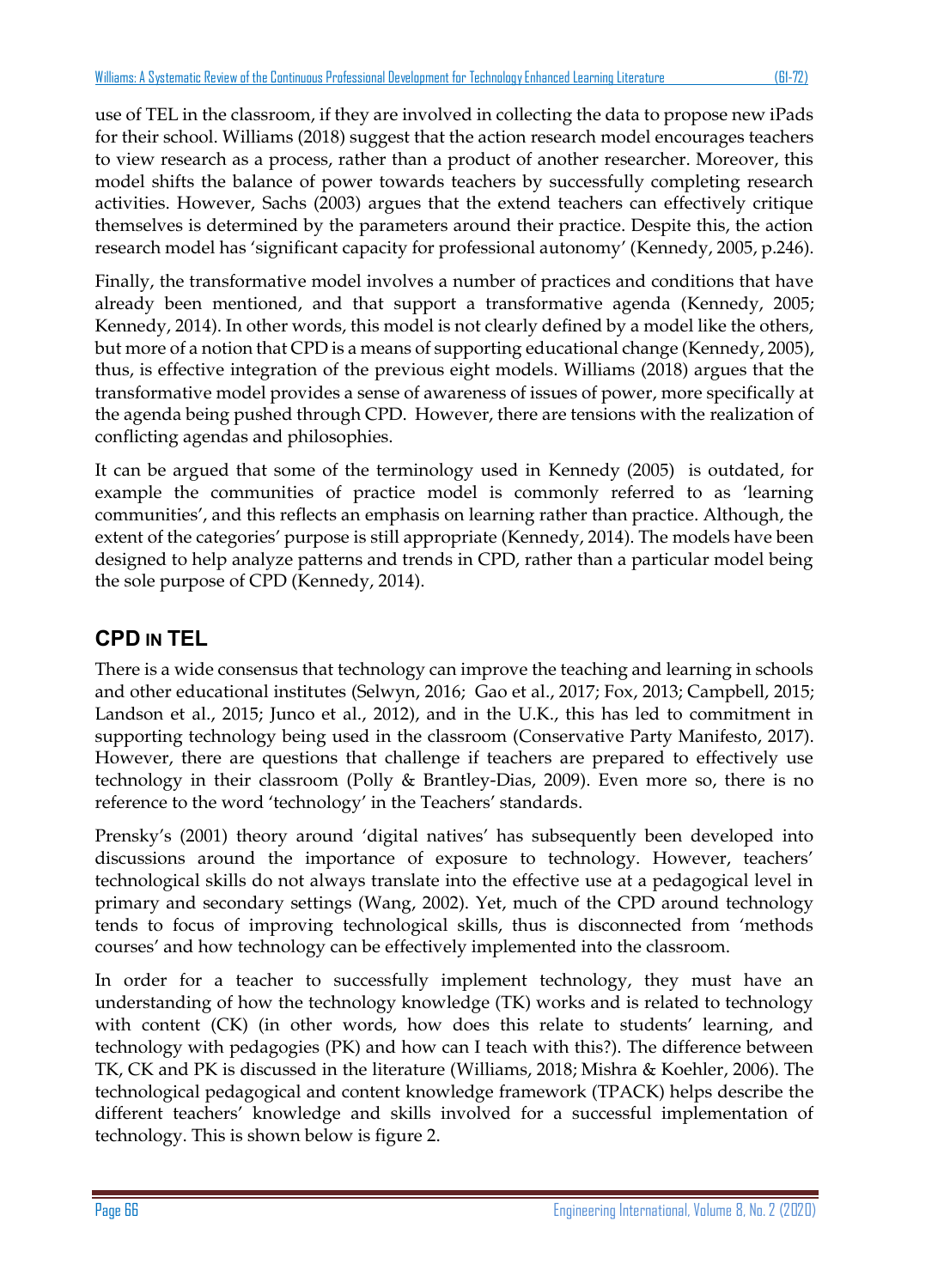

Figure 2*:* Framework for technological pedagogical and content knowledge (TPACK: Koehler & Mishra, 2008)

Furthermore, individual distinctions in participants ought to be considered when engaging in CPD, and this reinforces the complexity of TEL associated with PD (McFarlane & Cartmel, 2012). The complex factors that include personal, social and professional considerations are in direct contrast with policymakers' 'simplistic messages that TEL is representative of pedagogical best practice' (Ingleby et al., 2019). Firstly, considering personal factors addresses the various interpretations of TEL. For example, there are those who have used Blackboard as their new VLE, and those who view it merely as an online filing system. Social factors allow there to be adjustments made for how individuals associate with TEL, and professional factors allow thought for how individuals want students to interact with TEL.

As teachers become more knowledgeable about the benefits of TEL and comfortable with the use of technology in pedagogy, it is predicted that practices with integration of technology will improve (Keengwe et al., 2009). Thus, CPD must attempt to provide opportunities that will impact teachers' beliefs in technology. For example, Ertmer (2005) proposes that teachers must have first-hand experience with technology, where they can observe successful implementation from another teacher or educational professional. This would allow teachers to follow a 'gold standard' of practice which is more productive than admiring the technology out of context (Koehler & Mishra, 2008). Keengwe et al. (2009) highlights six objectives CPD providers ought to include in their training, as shown below in table 1.

Table 1: CPD in TEL objectives

#### **CPD in TEL objectives**

Learning how to use different technology and tools

Exploring different approaches to managing technology in the classroom

Recognising the critical role of technology in teaching and learning

Understanding how quickly and easily low level assignments can be plagiarised

Recognising relevant laws and guidelines, such as GDPR and COPPA

Identifying specific barriers to technology integration and how to overcome them in the classroom.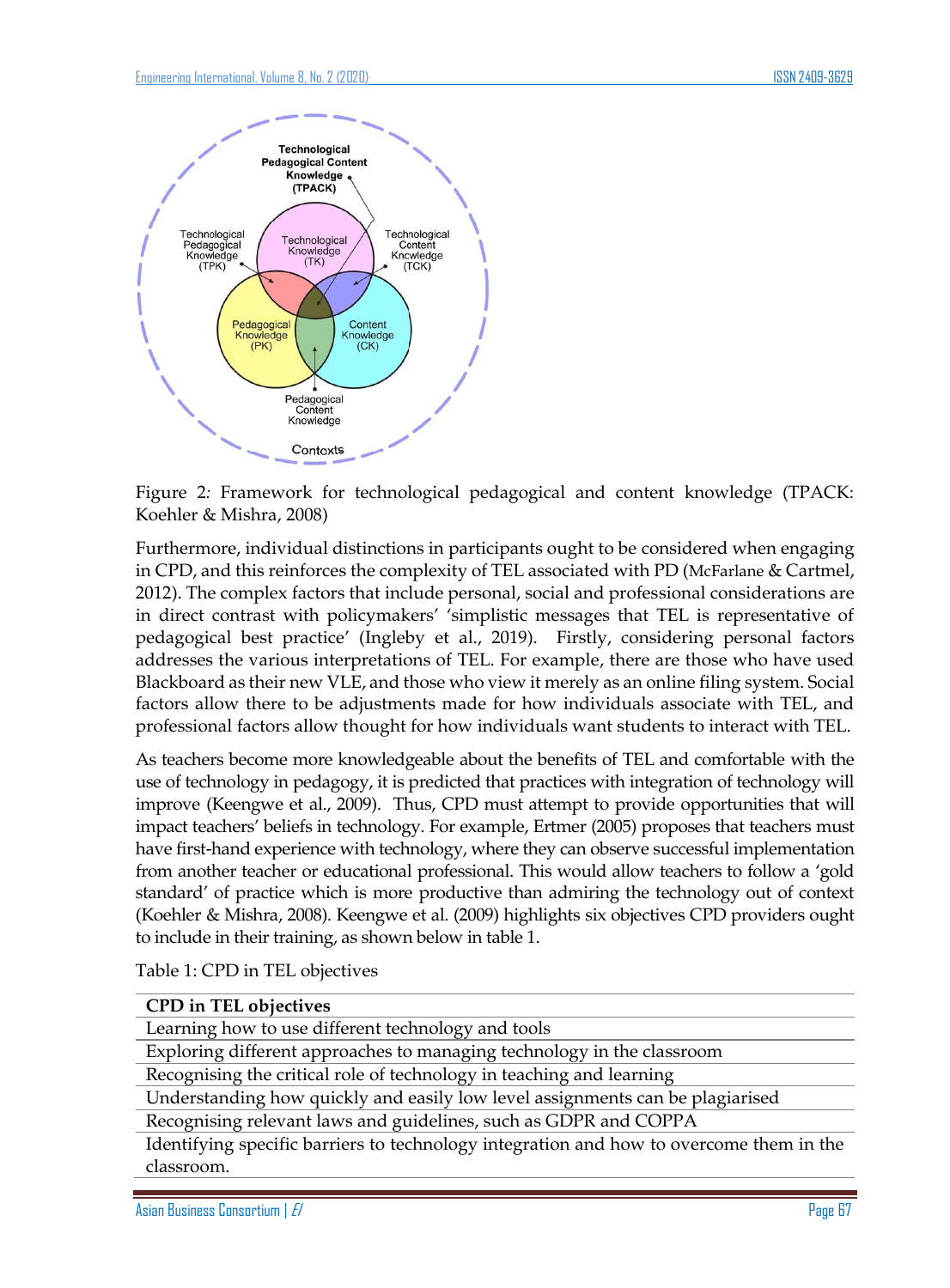Teachers have reported that time out of lesson attending PD workshops that did not directly benefit their teaching was wasteful, therefore any training in TEL must help them successfully integrate technology into their classroom instruction. Keengwe et al. (2009) argues that there are a range of issues that schools are not addressing to successfully implement TEL, and proposes five strategies educational institutes can make for technology integration, as shown below in table 2.

Table 2: Strategies for technology integration

| Strategies for technology integration                                                    |  |
|------------------------------------------------------------------------------------------|--|
| School leaders must make technology a requirement through grading                        |  |
| Technology professional development activities must align with teachers' time needs      |  |
| School leaders should install new technology tools that support new educational software |  |
| Technology integration specialists/coordinators                                          |  |
| Technical personnel to help teachers with their questions                                |  |
|                                                                                          |  |

Rodriguez & Knuth (2000) argue that for effective integration of technology, the following components must be met in CPD: connection to student learning, hands on technology use, variety of experiences, curriculum specific applications, and new role for teachers, collegial learning, active participation, ongoing process, sufficient time, technical support, adequate support, and administrative set up.

In summary, for effective implementation of TEL teachers must have CK, PK and TK (Koehler & Mishra, 2008), and the training required to develop teachers to this point must take into account their personal, social and professional variables. In particular, the training must consist of ongoing processes, and technical support (Rodriguez & Knuth, 2000).

# **CHALLENGES**

A prominent theme across CPD in education is the disconnect between the training that is provided, and how meaningful it is when attempting to improve practice (Drago-Severson 2012). The body of literature that sits around CPD argues that for the most effective outcomes, CPD should provide support over a sustained period. However, due to constraints that include funding, time, structure and policy, this is not often the case (Margolis et al., 2017), and this has fueled a debate around whether it is the school or teacher who should take responsibility of CPD (as in Weller, 2009). Nevertheless, the complexity of CPD can appear

The failure to embrace pedagogical strategies that relate to TEL could be explained by factors such as infrastructure; for a teacher to successfully incorporate TEL (social media, tablets etc.), they would need support from their educational institute. Furthermore, a change in policy, team structure or funding priorities may be required from the school to facilitate the adoption of TEL. Furthermore, CPD training is commonly viewed as a top down process run by school management, and in this way, teachers feel CPD benefits management goals rather than the individuals concerned. However, some teachers are now becoming increasingly aware that CPD can and should be tailored to their professional development needs.

Furthermore, training on digital technologies has a tendency to focus on the actual technology, rather than how the technology can be used in an educational context (Selwyn, 2016; Mishra & Koehler, 2006). An example of this would be teachers taking part in training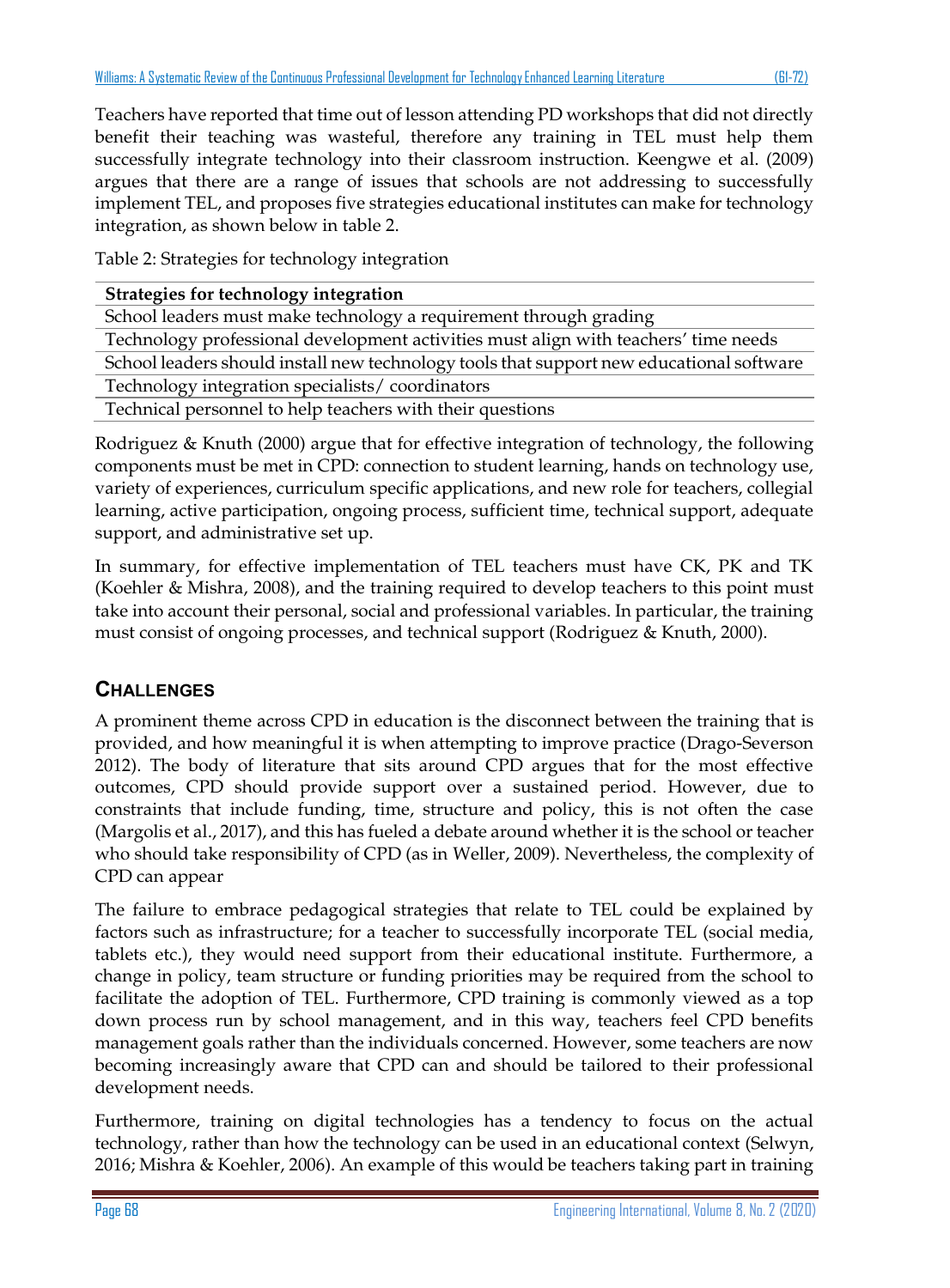on the essentials of Twitter, including key functionalities such as: what is a tweet, how to successfully use hashtags, and how to follow an individual. Without being digitally adept, teachers would fail to capitalize on the digital tools at their disposable (Mishra & Koehler, 2006). Although, this type of training is important for developing an understanding of Twitter, it requires further pedagogical support and guidance to be successfully implemented in the classroom (Selwyn, 2016; Trowler, 2008).

### **CONCLUDING**

In summary, CPD in education has always been complex, nevertheless with the development of technologies it is increasingly important for training and development to have an awareness of what technology can offer teaching and learning. In short, SNS offer educators a platform to collaborate with other professionals and be part of conversations around enhancing their pedagogical practice. Although, this does require teachers to be digitally competent before they can embrace TEL in their CPD. Furthermore, Kennedy's (2005) transformative model of CPD is particularly relevant as part of this thesis when considering processes involved. A key theme that arose from this wider study is that CPD in TEL is underdeveloped. Initial findings report than just under a third of teachers have received training or instruction on social media sites such as YouTube despite 80% using in their professional practice. It is important to note that, teachers' technological skills do not always translate into the effective use at a pedagogical level in secondary settings. Yet, much of the CPD around technology tends to focus on improving technological skills, thus is disconnected from 'methods courses' and how technology can be effectively implemented into the classroom.

### **REFERENCES**

Armour, K. M. (Ed.). (2011). Sport pedagogy. London: Pearson.

- Atencio, M., Jess, M., & Dewar, K. (2012). 'It is a case of changing your thought processes, the way you actually teach': Implementing a complex professional learning agenda in Scottish physical education. Physical Education & Sport Pedagogy, 17(2), 127-144.
- Baran, E., & Correia, A. P. (2014). A professional development framework for online teaching. TechTrends, 58(5), 95-101.
- Beyer, L. (2002) The Politics of Standardization: teacher education in the USA, Journal of Education for Teaching, 28, pp. 239-245.
- Boreham, N. (2000). Collective Professional Knowledge, Medical Education, 34, pp. 505-506.
- Brooks, C., & Gibson, S. (2012). Professional Learning in a Digital Age. Canadian Journal of Learning and Technology, 38(2), n2.
- Campbell, C. (2015). Breaking boundaries In M Henderson and G Romeo (eds), Teaching and Digital Technology: big Issues and Critical Questions. Cambridge, Cambridge Univesity Press pp104-114.
- Chambers, F. C., Armour, K. M., & Makopoulou, K., (2012). Progression in PE teachers' career-long professional learning: Conceptual and practical concerns. European Physical Education Review, 18, 62–77
- Cheon, J., Lee, S., Crooks, S.M., and Song, J., (2012). An investigation of mobile learning readiness in higher education based on the theory of planned behaviour. Computers and Education, 59 (2), 1054-1064.
- Claxton, G., & Lucas, B. (2009). School as a foundation for lifelong learning: The implications of a lifelong learning perspective for the re-imagining of school-age education. Leicester: NIACE.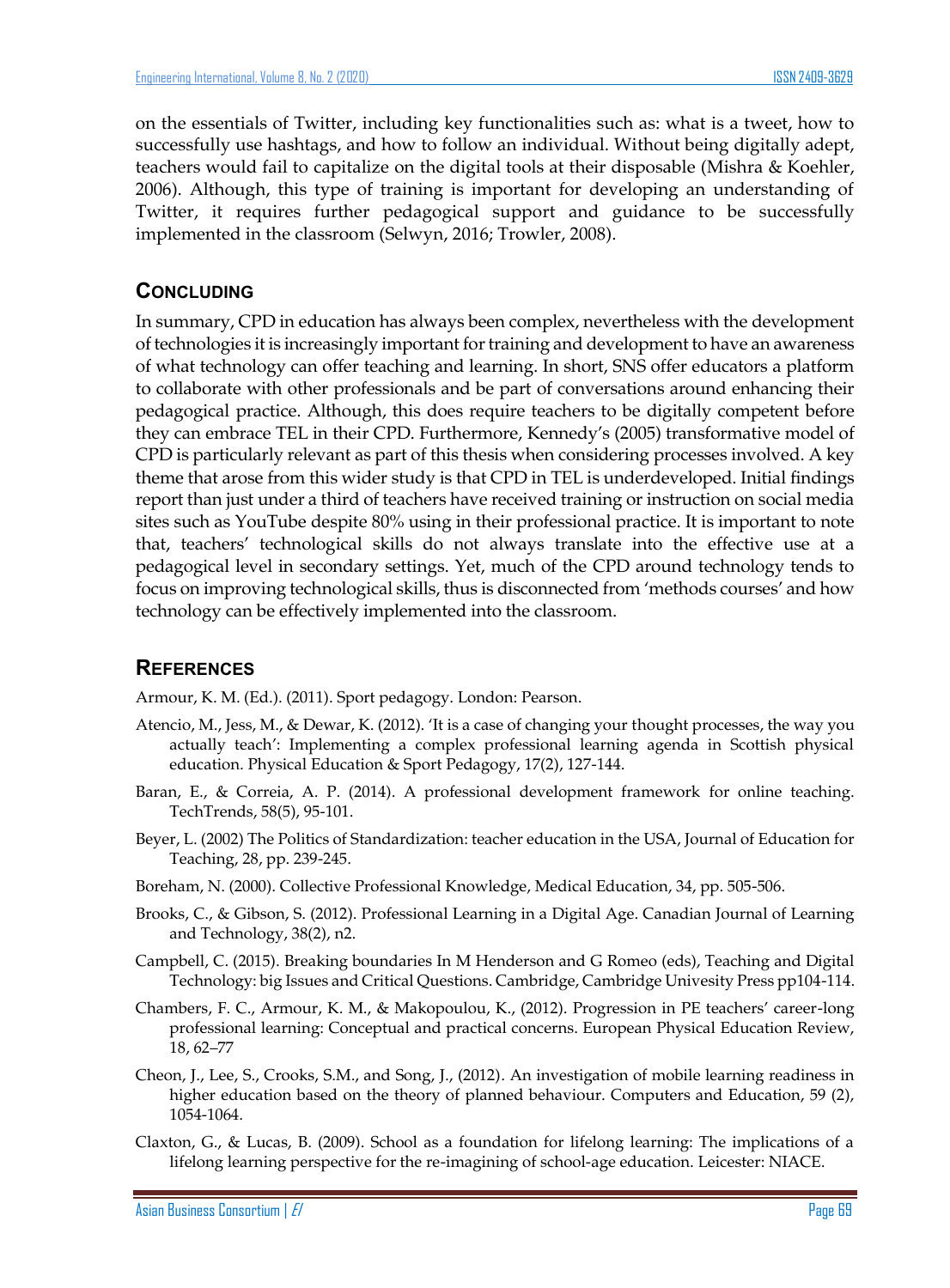- Conservative Party. (2017). Forward Together: Our Plan for a Stronger Britain and a Prosperous Future: the Conservative and Unionist Party Manifesto 2017. Conservative Party.
- Dadds, M. (2014). Continuing professional development: Nurturing the expert within. Professional Development in Education, 40, 9–16.
- Darling-Hammond, L. (2006). Powerful teacher education: Lessons from exemplary programs. San
- Darling-Hammond, L., Wei, R., Andree, A., Richardson, N., & Orphanos, S. (2009). Professional learning in the learning profession: Astatus report on teacher development in the United States and Abroad. Dallas, TX: National Staff Development Council.
- Day, C. (1999). Developing Teachers: the challenges of lifelong learning. London: Falmer Press.
- Department for Education. (2017). Teachers' standards. Gov.uk. <https://www.gov.uk/government/publications/teachers-standards>
- Desimone, L. M. (2011). A primer on effective professional development. Phi Delta Kappan, 92(6), 68– 71.
- Drago-Severson, E., (2012). New opportunities for principal leadership: shaping school climates for enhanced teacher development. Teachers College Record, 114 (3), 1-44.
- Eraut, M., (1994). Developing professional knowledge and competence. London, Falmer Press.
- Ertmer, P. A. (2005). Teacher pedagogical beliefs: The final frontier in our quest for technology integration?. ETR&D 53, 25–39
- Fox, K. (2013). Twitter in the Classroom. *Centre for Learning and Teaching, 13*(1) pp.1-3.
- Gao, Q., Yan, Z., Wei, C., Liang, Y., & Lei, M. (2017). Three different roles, five different aspects: Differences and similarities in viewing school mobile phone policies among teachers, parents, and students. *Computers and Education, 106*(3) pp. 13-25.
- Henderson, D. (2002) Rift over Path to Chartered Teacher Status, Times Educational Supplement Scotland, 15 March.
- Hill, H. C., Beisiegel, M., & Jacob, R. (2013). Professional development research consensus, crossroads, and challenges. Educational Researcher, 42(9), 476–487.
- Ingleby, E. (2016). We don't just do what we're told to do! Exploring pedagogical technology development needs. *International journal of early year's education, 24*(1), 36-48.
- Ingleby, E., Wilford, B., & Hedges, C. (2019). Teaching with technology and higher education: A brave new world? Practice: Contemporary Issues in Practitioner Education, 1(1), 1
- Junco, R., Elavsky, C. M. & Heiberger, G. (2012). Putting Twitter to the test: assessing outcomes for student collaboration, engagement and success. British Journal of Educational Technology, 44, 273-287.
- Keengwe, J., Onchwari, G., Onchwari, J. (2009). Technology and Student Learning: Toward a Learner-Centered Teaching Model. AACE Journal, 17(1), 11-22.
- Kennedy, A. (2005). Models of continuing professional development: A framework for analysis. Journal of in-service education, 31(2), 235-250.
- Kennedy, A. (2014). Understanding continuing professional development: the need for theory to impact on policy and practice. Professional development in education, 40(5), 688-697.
- Kirk, G., Beveridge, W. & Smith, I. (2003). Policy and Practice in Education: the chartered teacher. Edinburgh: Dunedin Academic Press.
- Koehler, M. J., & Mishra, P. (2008). Introducing TPCK. Handbook of technological pedagogical content knowledge (TPCK) for educators, 1(1), 3-29.
- Landson, M., Straker, K., & Igbo, I. (2015). Adapting a Social Media Strategy in the Classroom: PEET. *The Journal of Nursing Education 54*(10), pp. 600.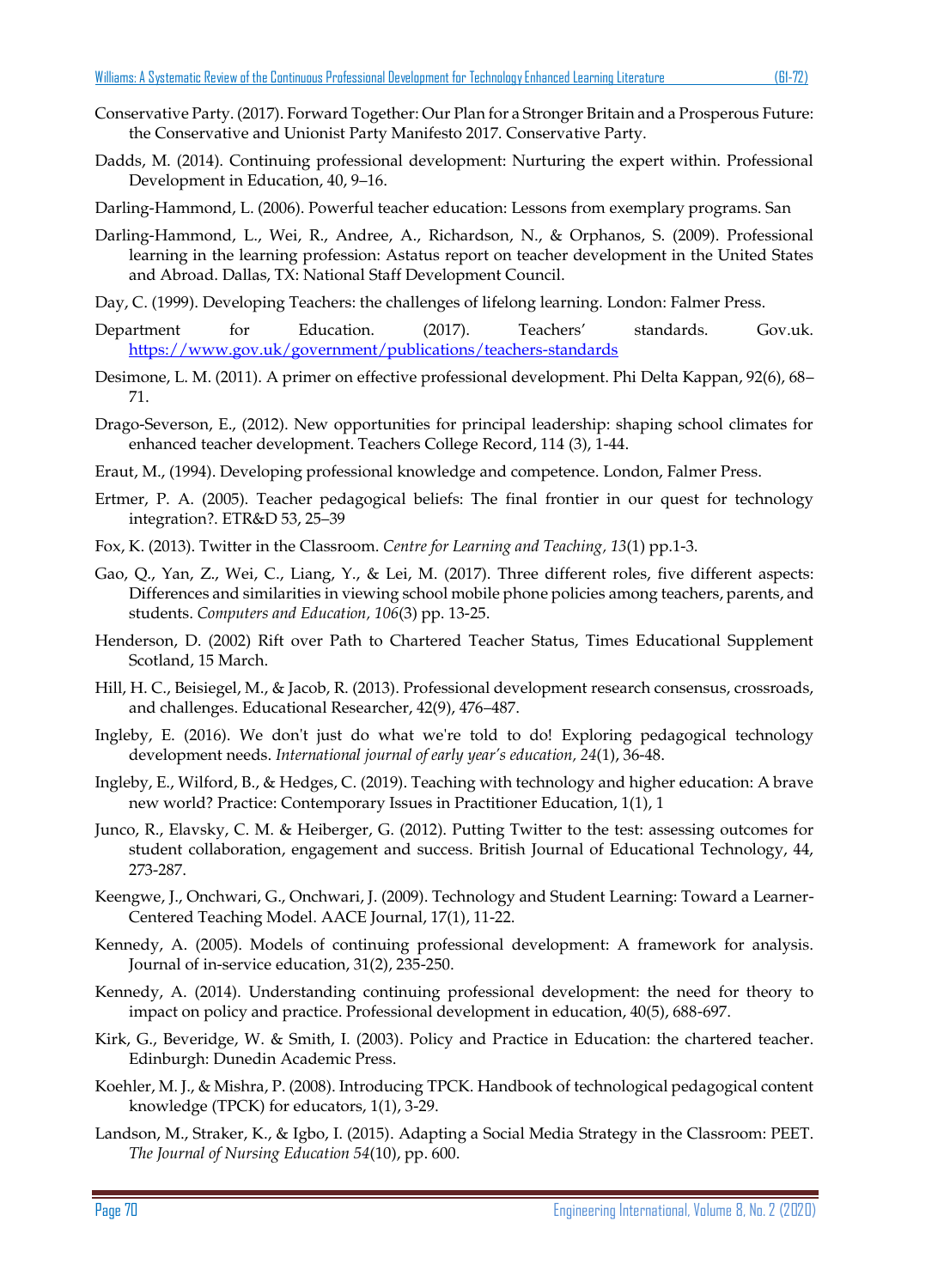- Little, J. W. (1994). Teachers' Professional Development in a Climate of Educational Reform, Systemic Reform: perspectives on personalizing education.
- Margolis, J., Durbin, R., and During, A., (2017). The missing link in teacher professional development: student presence. Professional Development in Education, 43 (1), 23-35.
- McFarlane, K., and Cartmel, J. (2012). "Circles of Change Revisited: Building Leadership, Scholarship and Professional Identity in the Children's Services Sector." Professional Development in Education 38 (5): 845–861.
- Mishra, P., and Koehler, M. J., (2006). Technological pedagogical content knowledge: A framework for teacher knowledge. Teachers College Record, 108 (6), 1017-1054.
- OECD. (2005). First Results of the Adult Literacy and Life Skills Survey.
- OFSTED (2006). The logical chain: Continuing professional development in effective schools. London: Department for Education and Skills, R
- O'Sullivan, M. (2007). Creating and sustaining communities of practice among physical education professionals. Journal of Physical Education New Zealand, 40(1), 10–13.
- Polly, D., & Brantley-Dias, L. (2009). TPACK: Where do we go now? Tech Trends, 53 (5) 36-47
- Prensky, M. (2001). "Digital Natives. Digital Immigrants Part 1." On The Horizon 9 (5): 1–6. ISSN: 1074- 8121.
- Rhodes, C., and Beneicke, S., (2002). Coaching, mentoring and peer-networking: challenges for management of teachers' professional development in schools. Journal of In-service Education, 28 (2), 297-309.
- Rodriguez, G., & Knuth, R. (2000). Providing Professional Development for Effective Technology Use. North Central Regional Educational Laboratory Critical Issue. Retrieved from <http://www.ncrel.org/sdrs/areas/issues/methods/technlgy/te1000.htm>
- Rogers-Dillon R. H. (2005). Hierarchical qualitative research teams: refining the methodology. Qualitative Research, 5(4), 437-454.
- Sachs, J. (2003) The Activist Teaching Profession. Buckingham: Open University Press.
- Selwyn, N. (2016). Education and technology: Key issues and debates. Bloomsbury Publishing.
- Smyth, J. (1991). Teachers as Collaborative Learners. Buckingham: Open University Press.
- Solomon, J. & Tresman, S. (1999) A Model for Continued Professional Development: knowledge, belief and action, Journal of In-service Education, 25, pp. 307-319.
- Stevenson, M., Hedberg, J. G., O'Sullivan, K. A., & Howe, C. (2016). Leading learning: The role of school leaders in supporting continuous professional development. Professional Development in Education, 42(5), 818-835.
- Tannehill, D., van der Mars, H., & Macphail, A. (2015). Building effective physical education programmes. Burlington, MA: Jones and Bartlett Learning.
- Trowler, P., (2008). Cultures and change in Higher Education. Theories and practice. Basingstoke, Palgrave Macmillan.
- Wang, Y. (2002). When technology meets beliefs: preservice teachers' perception of the teacher's role in the classroom with computers. Journal of Research on Technology in Teacher Education, 35,150e161.
- Webster-Wright, A. (2009). Reframing professional development through understanding authentic professional learning. Review of Educational Research, 79 (2), 702-739.
- Weiner, G. (2002). Professional Development, Teacher Education, Action research and Social Justice: a recent initiative in North Sweden, paper presented at the Annual Conference, In-service and Professional Development Association, Birmingham, 1-3 November 2002.